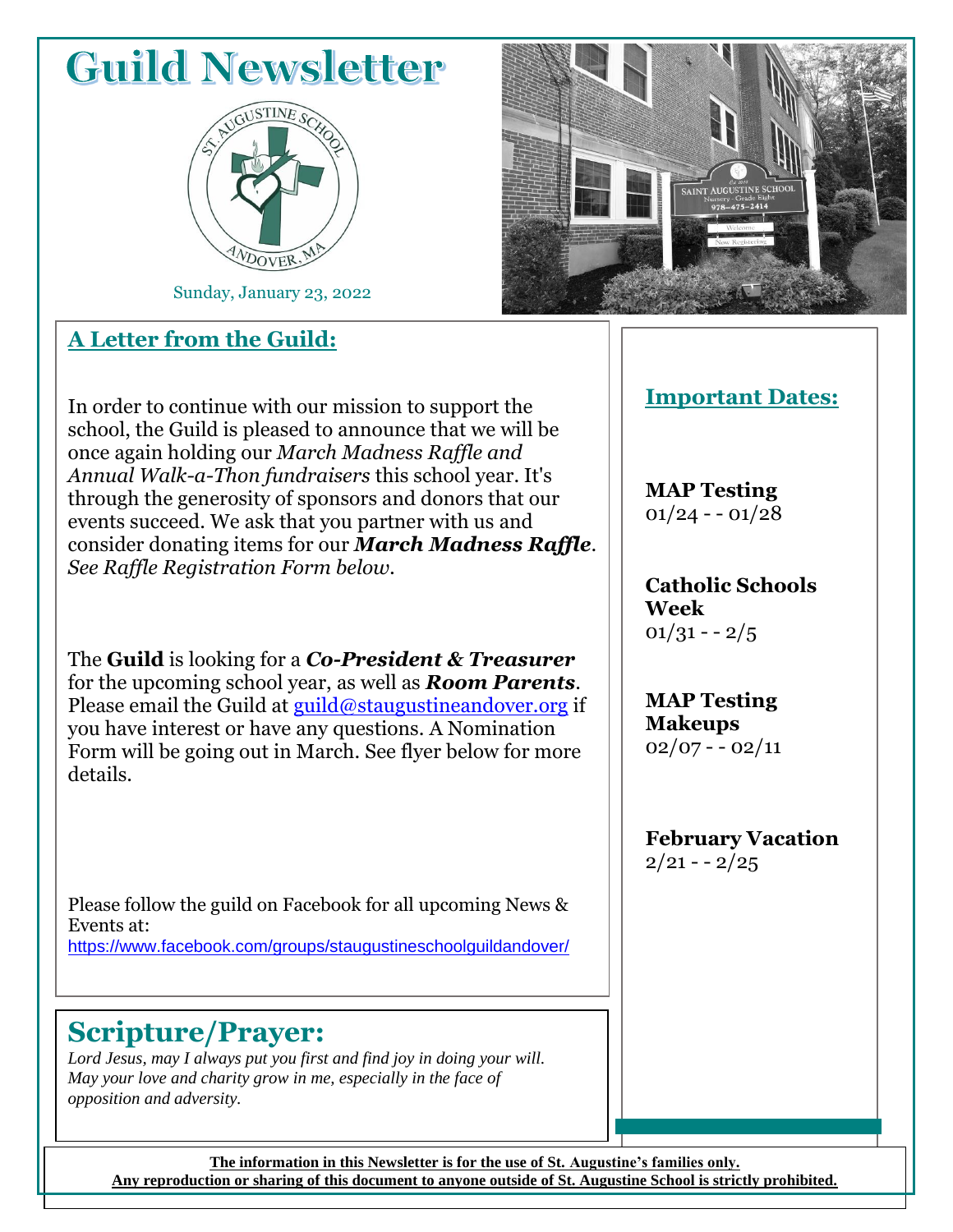

## **RAFFLE REGISTRATION FORM**

| Prize for March Madness Raffle: |  |
|---------------------------------|--|

Please mail your completed registration form and Raffle Prize to:

St. Augustine School Guild P.O. Box 1861 Andover, MA 01810

Or feel free to email it to guild@staugustineandover.org or Drop Off with the School Secretary

## THANK YOU FOR YOUR SUPPORT!